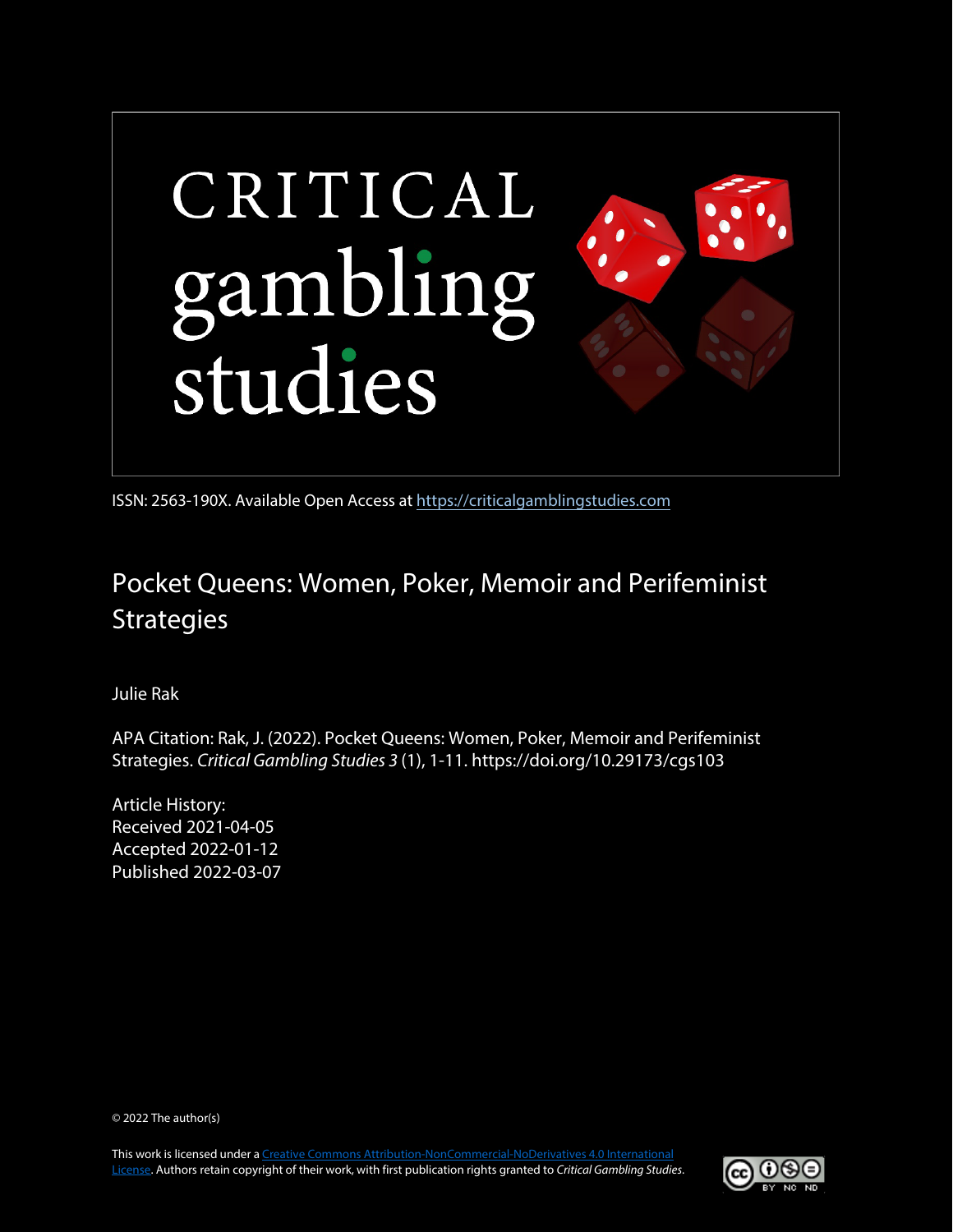

## **Pocket Queens: Women, Poker, Memoir and Perifeminist Strategies**

Julie Rak a[1](#page-1-0)

<sup>a</sup> *University of Alberta*

**Abstract:** Approaches from the humanities that understand poker as a culture (rather than as a gambling pathology or an isolated gaming activity) can help to highlight the voices and stories of women and connect them to feminist and gender research. Stories by individual women who may or may not be feminists can be most usefully described as "perifeminist," a description of the strategies to cope with sexism that do not necessarily involve either confrontation or negation. Understanding women's poker stories within this framework can bring depth and breadth to the representation of female poker players in popular journalism, which generally characterizes female players as objects or accessories for male players. In this article, I analyze the gender politics of memoirs by Annie Duke and Victoria Coren, prominent female players whose texts are widely read, because these memoirs are a good place to look for perifeminist strategies and a sense of what being part of poker culture involves for women. Looking for and noticing the stories of female players and contextualizing them as part of the everyday experiences of gender politics can do much to make the lives of poker playing women more visible, and worthy of critical attention.

*Keywords:* Poker, women, feminism, gambling, humanities

Article History: Received April 5, 2021; Accepted January 12, 2022; Published March 7, 2022 Available Open Access from <https://doi.org/10.29173/cgs103>

#### **Introduction**

The little research there is on female poker players perhaps unsurprisingly concludes that poker has long been regarded as a man's game and a site for the exercise of masculinity in various forms (Abarbanel & Bernhard, 2012; Morton, 2003; Palomäki et al., 2016; Van Ingen, 2008; Wolkomir, 2012). It is not surprising either to learn from the research that female poker players are a minority in brick and mortar rooms in North America: the percentage of women in the World Series of Poker Main Event, the best-known tournament in the world, was just 3.5% in 2012. In online gambling, female gamblers comprise 54% of the total number of gamblers, but only 26% play online poker (Abarbanel & Bernhard, 2012). Female players who do survive and thrive in the world of poker, whether they are tournament stars or everyday cash game players, are therefore unusual. But where are their stories in the research? Why does a significant portion of research on female poker players understand them as problem gamblers? Where are other kinds of stories by and about female poker players in the research? In this essay, I offer several answers to these questions which involve seeing both questions as connected. The research which seeks to connect female poker playing to

problem gambling discourse does not look at autobiographical work by players. In so doing, such researchers miss an opportunity to see what players think about poker as a game and as a culture. Therefore, I recommend that paying more attention to the voices of female players, particularly in the autobiographical stories they have to tell about themselves in published memoirs, self-help guides, and interviews, will result in better academic research on poker.

Approaches from the humanities that understand poker as a *culture* rather than as a gambling pathology or an isolated gaming activity can work to highlight the voices and stories of women and connect them to feminist and gender research. In particular, feminist work in life writing studies, the term for the study of nonfictional personal narratives such as biography, autobiography and diaries (Chansky, 2016), has an important role to play in two ways. For decades, feminist life writing criticism has highlighted the stories of women whose points of view have been marginalized because of their gender, race, class, sexual orientation, age and ability, pointing out that it is important to pay attention to stories by people who sometimes literally have had to write their lives into being in order to be heard. In this line of thinking,

<span id="page-1-0"></span><sup>1</sup> Corresponding author. Email: jrak@ualberta.ca



© 2022 The author(s) This work is licensed under [a Creative Commons Attribution-NonCommercial-NoDerivatives 4.0 International License.](https://creativecommons.org/licenses/by-nc-nd/4.0/)  Authors retain copyright of their work, with first publication rights granted to *Critical Gambling Studies*.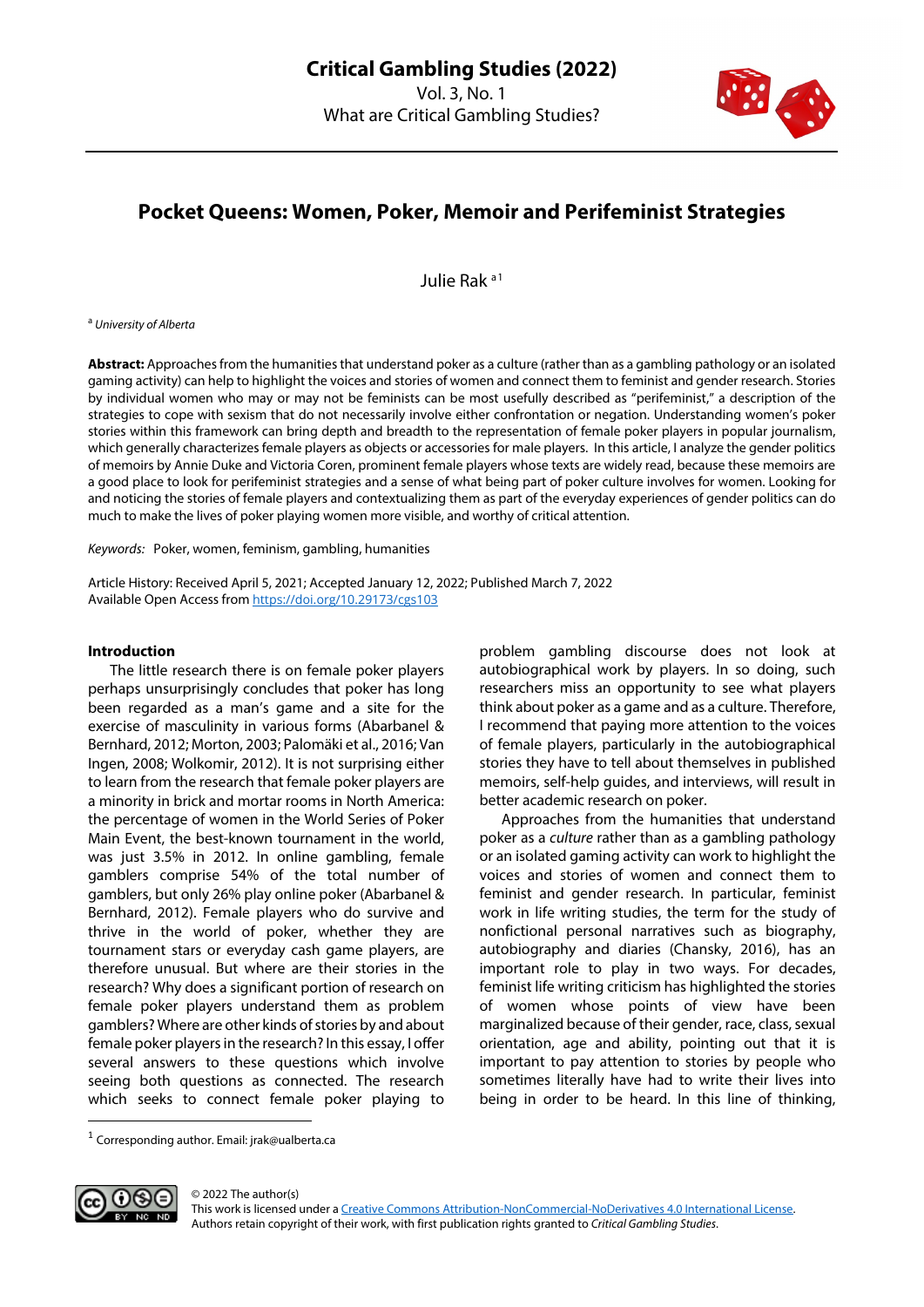autobiographies of women should be read as testimonies both to lived experiences of gender inequality and to the connections between gender issues and other forms of injustice (Gilmore, 1994; Jensen & Jolly, 2014; Smith, 1987; Smith & Watson, 2010; Whitlock, 2000).

Some feminist life writing criticism also focuses on autobiographies by women or biographies about them as involving the work of public identity, where female writers can bear witness to their experiences of gender inequality, but can occupy relatively privileged social positions too, and draw relatively conservative conclusions about the position of women in any given society. Popular and populist autobiographies and biographies of women who have achieved public success in traditionally male-dominated fields, such as sports (Chare, 2017; Rak, 2021), human rights (Kurz, 2015; Whitlock, 2007), politics (Bosch, 2009; Smith & Watson, 2001), and entertainment (Larkin, 2007; Lee, 2020) do two interrelated operations. They often track the relentless work of sexism in the lives of women who seek the public sphere and economic independence, and they also rely on the tropes and narrative conventions of individual narratives of success to explain how their goals were achieved. In so doing, the latter types of narratives raise questions about whose stories circulate and under what circumstances they become recognizable in mainstream discourses (Gilmore, 2003, 2017).

Because the latter narratives tend to focus on the importance of individual achievement with reference to liberal models of subjectivity and freedom, they also benefit from context provided by other types of life writing and life narrative in other types of media that circulate within the same discourses of liberalism, such as the genre of self-help (Blum, 2018; Whitney, 2005). In the case of poker, the autobiographies of Victoria Coren and Annie Duke fall into the latter category, because they are stories of sexism in poker circles where the "solution" to injustice is a reliance on relatively traditional individual values of hard work and compromise. As is the case with other studies of life writing by women that participates in liberal ideologies of self-making, self-help guides by women about the game also help to explain how accounts of female players who are not overtly feminist nevertheless have much to tell us about the gender politics of poker itself.

Feminist approaches to life writing by female poker stars, therefore, pay attention to the work of gender within autobiography, and treat the style and form of autobiography as evidence of post-feminist approaches to women's rights, as neoliberal and consumer discourses appear to support the idea that women can succeed, but only within a narrow capitalist framework (McRobbie, 2009). As an addition to the analyses of autobiography that link it as a form either to testimony or to liberalism, I wish to add a third way to see life writing by female players. I suggest that it could be useful to understand women currently writing about

poker as "perifeminist," a description of the strategies to cope with sexism that do not necessarily involve either confrontation or negation. Understanding the position of women in poker culture, and autobiographies by female players, within this framework can bring depth and breadth to the prevailing image of female poker players in popular journalism, which generally characterizes female players as objects or accessories for male players, as "poker babes," or as substandard players (Corday, 2007). Looking for and noticing the stories of female players, and contextualizing them as part of the everyday experiences of gender politics can do much to make the lives of poker playing women more visible, and subject to serious academic critique. But before we can begin to look at female players themselves, it is necessary to think about the current state of gender studies in research about poker as a game and a culture.

#### **Voicelessness and Pathology**

The study of gender and poker is in its infancy. As I mentioned, there is a handful of qualitative studies which use ethnography or interviewing to make reference to the experiences of female players. But even there, data about female players is used to support conclusions about gender and playing style, the presence of sexism in the game, or the use of deception in play (Abarbanel & Bernhard, 2012; Palomäki et al., 2016; Van Ingen, 2008; Wolkomir, 2012). Such work represents a positive step because female players and their concerns at least appear in the research. These studies do not, however, refer to interviews with female players or autobiography and biography by or about female players in the game, and so they miss a vital archive of the way female players decide to tell their stories themselves. Moreover, they do not tend to focus on the larger culture of poker and its representation of women.

In the fields of social psychology and clinical epidemiology, there is a more troubling trend. Female players are pathologized in these fields as just another form of problem gambler. This type of approach has the potential to deprive female players of agency because, as Cathy Van Ingen points out, there is "an uncomfortable separation between social theory and gambling research" which has the effect of foregrounding addiction and individual behaviour, and moving social factors into the background (Van Ingen, 2008, p. 4). What Fiona Nicoll calls the trope of the problem gambler is rarely based on the experiences or the voices of players in casino environments, and there is more than a little moral high-ground assumed by some researchers about those they research, because presumably they are not the "problem" they think or write about (Nicoll, 2019). In a recent blog post supporting the need for critical gambling studies in social theory, James Cosgrave points out the problems with the focus on individual as problem in problem gambling research, observing that "problem gambling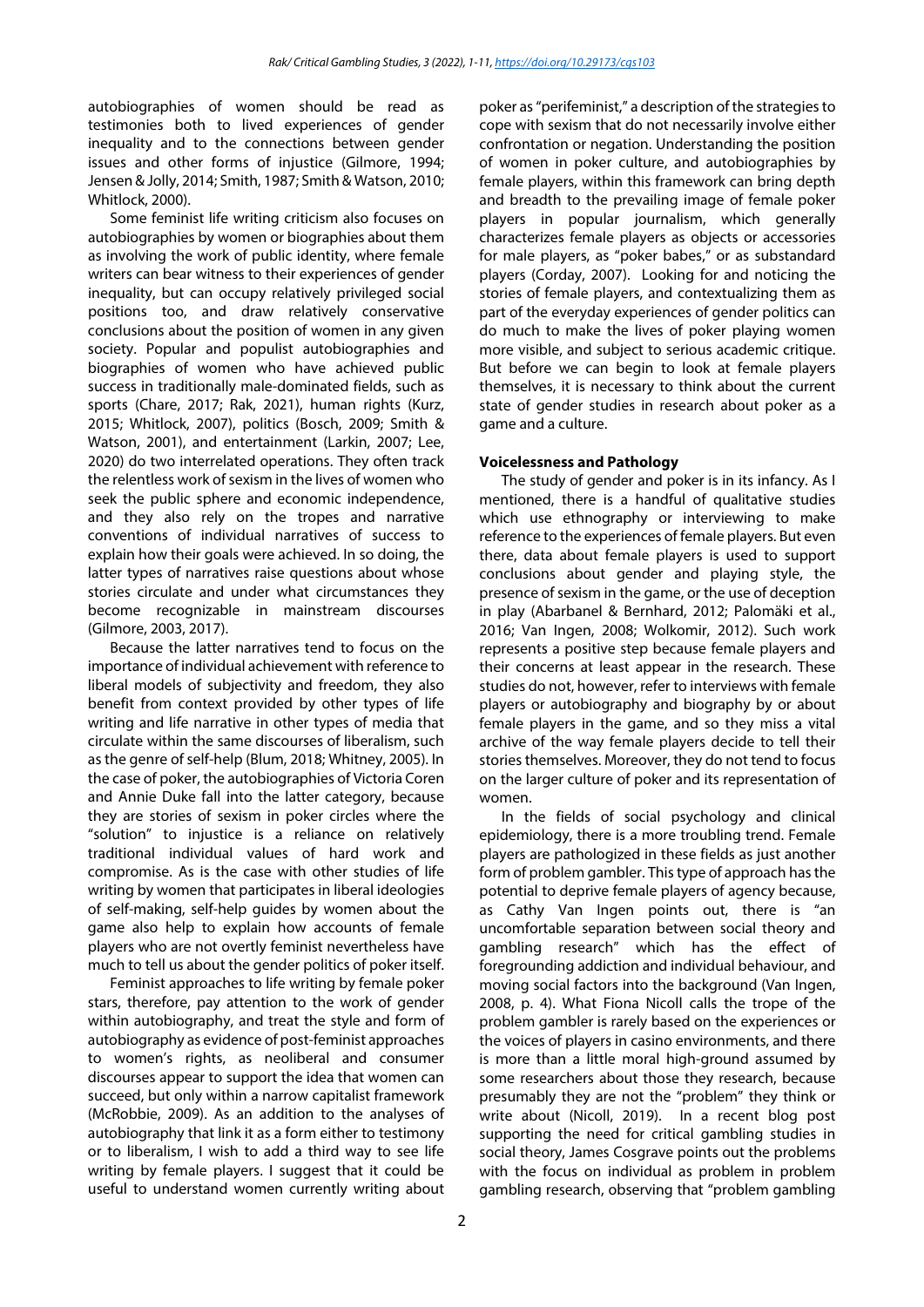research is not gambling studies. It is rather an extension or application of addiction research to gambling"(Cosgrave, 2020). But he goes on to say in the same post that simply focusing on the "social" work of gambling as a culture without thinking about gamblers themselves may also make the gambler as an agent disappear.

There is, then, more than one way in which the voices of female poker players may be lost. Here is an example of how this can happen: in a 2020 study by A. Mourvannu et. al. published in *The Journal of Gambling Issues,* the authors write that "poker players are at high risk of experiencing gambling problems. Despite the feminization of gambling, little is known about the problems associated with poker playing among women" (Morvannou et al., 2020, p. 18). This study proceeds from two assumptions: first, that "feminization" is connected to an uptick in female participation in gambling, and second, that female poker players are worthy of study because they are problem gamblers. It connects the playing of poker to gambling, which in this area of gambling studies takes problem gambling as its only focus (Crisp et al., 2004; Karter, 2013; LaPlante et al., 2006). It is important, of course, to study problem gambling and I do not mean to say that there are no problem gamblers who play poker. But women who play poker are only seen here when they are a "problem" for research. What women have to say about themselves and about poker can disappear into researcher motivations and become subsumed by what researchers want to know, particularly if poker is understood as merely a gambling addiction.

Michel Foucault pointed out a similar attraction to pathology as a field-generating activity in the study of deviance and sexuality in the nineteenth century. Psychiatry and medicine developed as sciences by overcoming the initial revulsion of early researchers regarding sex as something that could be researched at all. "How could a discourse based on reason speak of that?" Foucault asks rhetorically, connecting "disgust" at sex to the need some researchers saw for medicalizing the study of sex in the nineteenth century (Foucault, 1978, p. 24). The key for Foucault is the turn from sex to discourse and, in the process, efforts by experts to set their revulsion aside for the sake of a scientific study of sex, which is what made it possible to study it. He says of this strategy:

What is essential [in this professional desire to overcome revulsion] is not in all these scruples, in the "moralism" they betray, or in the hypocrisy one can suspect them of, but in the recognized necessity of overcoming this hesitation. One had to speak of sex; one had to speak publicly and in a manner that was not determined by the division between licit and illicit . . . one had to speak of it as of a thing to be not simply condemned or tolerated but managed. (Foucault, 1978, p. 24)

Proceeding with research from the figure of the problem gambler, and then creating an understanding of gender which simply says *female* poker players are problem players too, is a way to consolidate a research field and manage its subjects as problems for the field. One must speak of *that*, which is poker, and of *them*, women who play, as the illicit, while the researchers create the idea of the licit, in the name of the management of pathology.

#### **Why Study Women's Poker Stories? The Case for Memoir**

The study of poker, therefore, is not well served by being just another site for research into problem gambling. The few studies there are of female players which I mentioned in the introduction to this paper tend to rely on methods to study female players in ways that do not source the stories women have told about their own motivations for playing. Within studies of problem gambling specifically, the voices of women when they do appear--tend to take the form of tales of abjection, addiction and shame, as they do in other studies of problem gambling, including studies of poker (Karter [2](#page-3-0)019, p. 48). $2$  The effect is to flatten the experience of female players, despite the valuable insights in such research about the struggles of female players with sexism and other problems within poker culture. What can be done about this? Poker research is already moving into the areas of sociology and anthropology. But it could focus too on the stories of female players and think about the cultural meaning of the game as it is played in casinos, homes and online if poker is assumed to have cultures and histories. In that light, methods from the humanities about stories and representation could have much to add to the field of critical gambling studies, because poker is a game *of and for representation* in first-person accounts. Memoirs by women who play poker can help to highlight who players are, and what their everyday lives as players are like when they are not being studied by experts. To this end, the work of Jean Williams on pioneering female bridge player Rixi Markus and her bridge partner Fritzi Gordon, which relies extensively on Markus' memoirs, is an instructive model because of its intersectional analysis and awareness of cultural context for Markus' life and for the world of competitive bridge after World War II (Williams, 2010).

Using research from the field of life writing-- the study of biography, autobiography and other forms of personal nonfiction--means that methods and theory

<span id="page-3-0"></span> $2$  See Karter (2019, p. 48) for a mainstream version of her 2013 book on women and gambling addiction *Women and Problem Gambling*, where she quotes from interviews to show female problem gamblers as abject. In addition to the studies by Morvannu et. al. (2020), Crisp et. al. (2013) and LaPlante et. al. (2006) that I mentioned above, there

is a thriving industry of research on problem gambling in general, which sometimes includes poker. See Nicoll (2019) especially pp. 40- 49 in chapter 1, for a thorough review and critique of the research assumptions regarding problem gambling.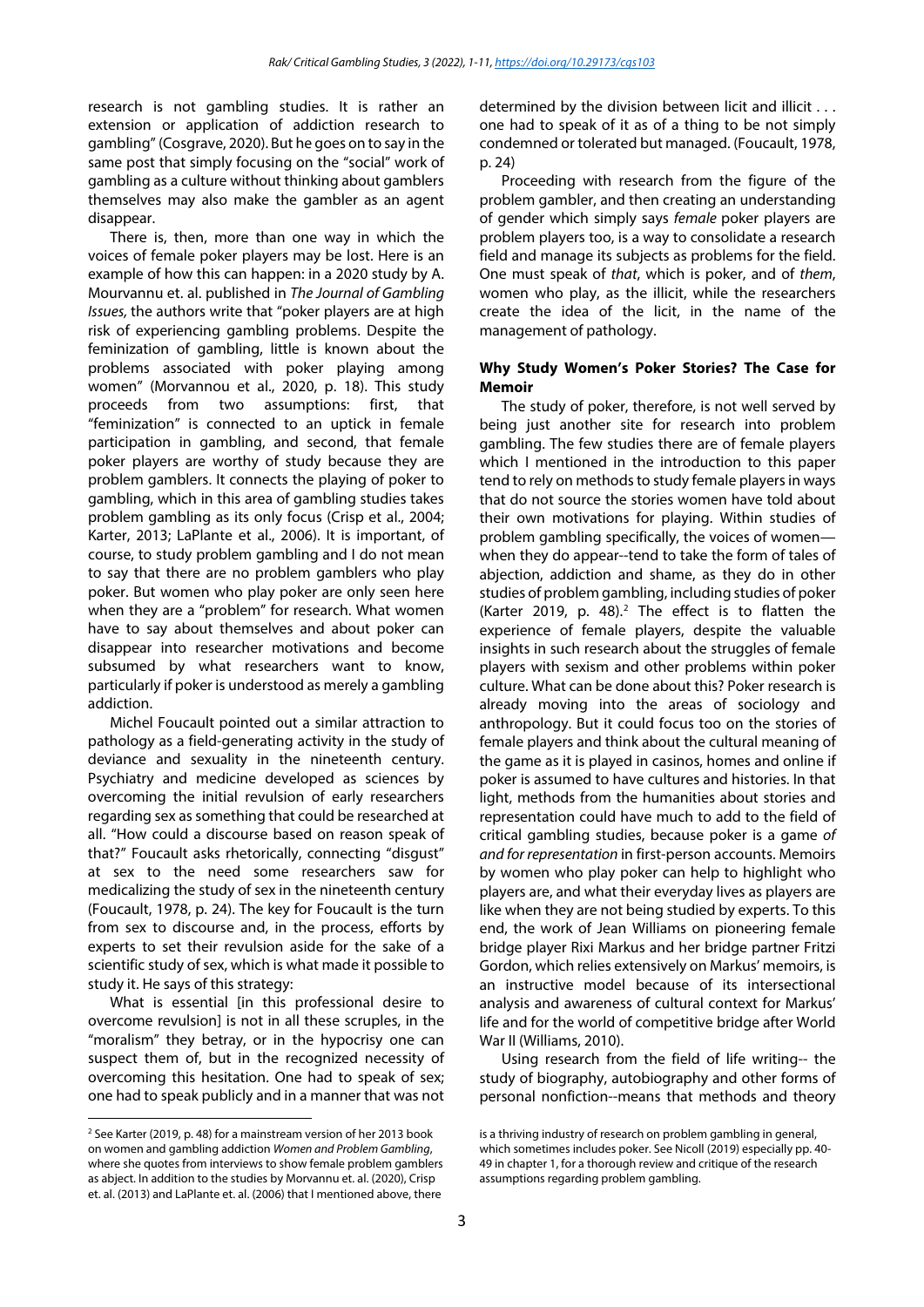from the humanities and the social sciences can be used in order to respond to Fiona Nicoll's pithy observation that "researchers need to expand their methods beyond the survey and the laboratory to spend more time playing and talking with gamblers"(Nicoll, 2019, p. 247). In this, life writing scholarship on poker can join feminist work on sport and social history to explain why women's participation in poker, like participation in other games such as darts and snooker or sports such as football, "has been and continues to be nonlinear and uneven" (Osborne & Skillen, 2020, p. 425). Paying attention to the stories female poker players have to tell within autobiography could shed light on the gender, class, and race politics of poker itself, and can help researchers respect poker as *cultural work* analogous to the cultural work of other sports, rather than regard it as the backdrop for another study of pathology.

Life writing therefore has the potential to complicate the picture of female players and their attempts to work through everyday sexism and other forms of discrimination in an environment where it might seem that the odds are stacked against them. As Sidonie Smith and Julia Watson have pointed out, autobiographical stories serve many cultural functions, including the work of testimony, the work of narrative in creating the writing subject as they assemble and rework the stories of their lives, and the ethics of telling life stories that would otherwise be forgotten or discounted. Such stories are creative, and yet based on truth claims. They compel their readerships and inspire them, as they instruct and entertain, sometimes all at once (Smith & Watson, 2010, pp. 31–63). In the wake of the memoir boom in the 1990s when in the wake of the success of Frank McCourt's 1989 memoir *Angela's Ashes,* memoir became a best-selling and widely circulating genre in the United States and Britain, memoir in particular has been shown to be more than merely captive to market forces, particularly when the authors are female and/or members of other equity-seeking groups. The memoir genre has the ability to describe the action of social forces on individuals as the individuals themselves write themselves into public identity and critique, making the form potentially open to the exercise of agency and testimony (Couser, 2012; Jensen & Jolly, 2014; Rak, 2013; Whitlock, 2007). The study of life writing itself, within autoethnography and more broadly in cultural studies, has become an important way to understand how experience, in the words of Joan Scott, is both an interpretation and in need of an interpretation, particularly in accounts of experience written by actors themselves (Scott, 1991, p. 797).

The complexity of the representation of experience and the mediation of experience in the genre of memoir underscores the importance of hearing and respecting minority voices in gambling and paying attention to what they have to say about who they are and why they play, as well as what they disavow or *don't* say. To this end, I examine two memoirs by prominent female

players of the game that have received critical attention and are known widely in the world of poker: Annie Duke's memoir—co-authored with David Diamond-- *Annie Duke: How I Raised, Folded, Bluffed, Flirted, Cursed, and Won Millions* (2005) and Victoria Coren's *For Richer, For Poorer: Confessions of a Player* (2009). These memoirs – by middle-class or elite white women who became well-known tournament players – offer a range of perspectives about the contemporary history of the game from the 1990s to the present. Poker research can use stories of this nature to explain how the culture of poker works, from the perspectives of players. If poker has a culture, what is poker like for women who play? The stories women themselves decide to tell are a good place to start.

#### **The Culture of Poker and Perifeminist Styles**

It is commonplace to observe that poker is technically gender-blind because men have no inherent advantage in the game (Abarbanel & Bernhard, 2012; Jadavi, 2020; Wolkomir, 2012). It is for this reason that there has been considerable backlash against the creation of the Ladies event in the World Series of Poker tournament system. The backlash includes a recent controversy about men who have played in the event, including Shaun Deeb in 2010, who mocked the tournament by dressing in drag and using a tampon as a card marker (Beauregard, 2019; Jadavi, 2020; Kanigher, 2010). Annie Duke defended Deeb and criticized the Ladies Event. Well-known poker pro Daniel Negreanu defended the Ladies Event and criticized Deeb and Duke in response, particularly Duke because of her claim at the time that she was the best female player in the world (*Daniel Negreanu Goes off on Annie Duke*, n.d.; *Daniel Negreanu Savages Shaun Deeb Then Turns On Annie Duke After She Comes To His Defense*, n.d.; *News*, n.d.; Negreanu, 2010). Since then, some male journalists and players have joined Negreanu in pointing out misogyny in poker and have urged other male players to support the presence of women in the game (Badger, n.d.; Bateman, 2019; *Don't Understand Sexism or Misogyny in Poker?*, 2015). In Maria Konnikova's *The Biggest Bluff,* poker legend Erick Siedel observes that poker "is a particularly harsh environment for women. It's almost impossible to be a female poker player and not get online harassment" (Konnikova, 2020, p. 96).

As the controversy involving the WSOP Ladies event demonstrates, poker is not a level playing field and it never has been. But much of the mainstream writing about poker draws essentialist conclusions about why this might be the case, when the question is considered at all. James McManus, for example, thinks that women "evolved"into less competitive creatures than men, and that male testosterone explains why they are more aggressive than women when they play, assumptions that reduce aptitude for the game to biological determinism and do not take social factors connected to gender into account (McManus, 2009, p. 404). McManus' history of poker, *Cowboys Full*, has in its title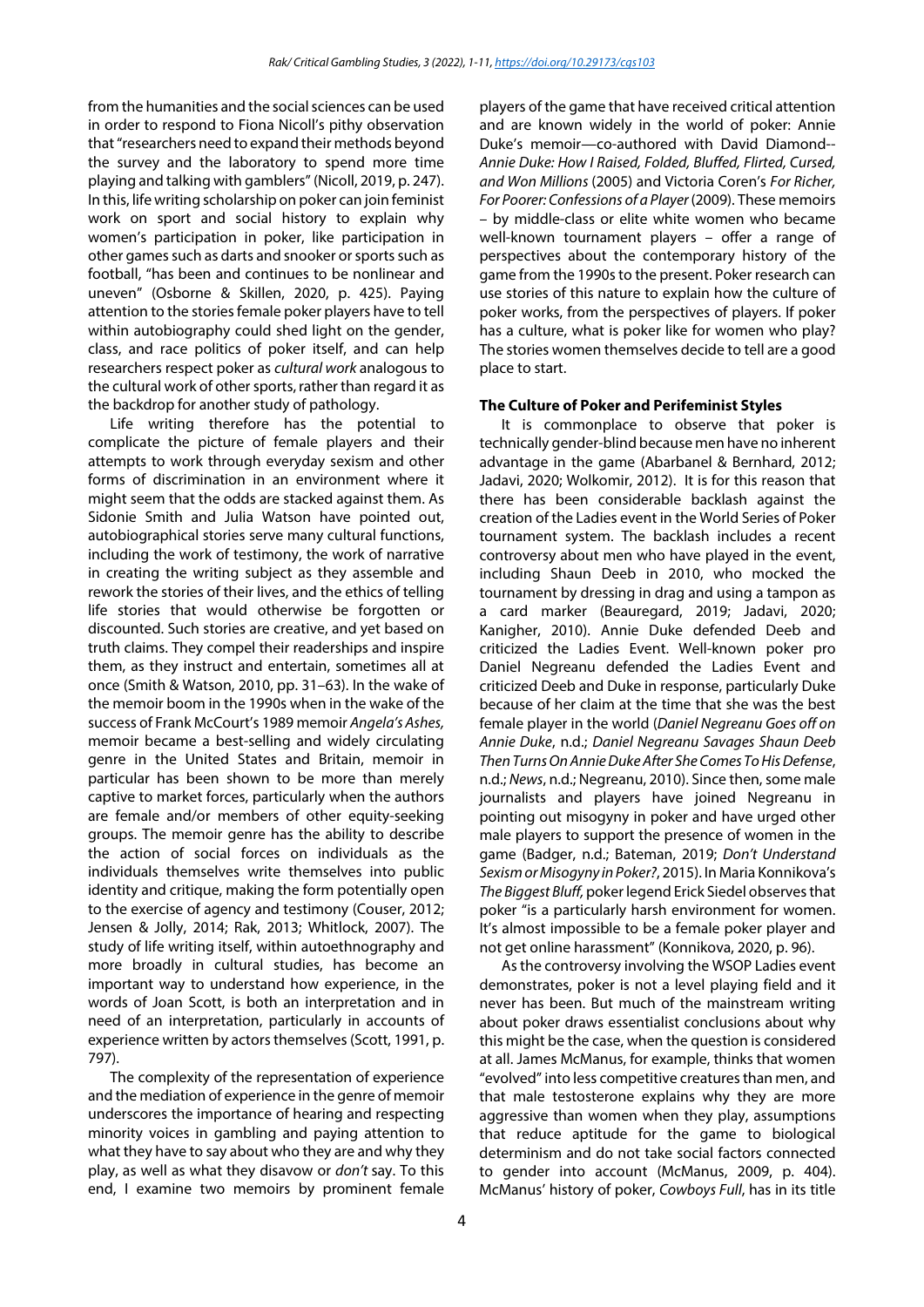the assumption that the hand called full house (three of a kind and two of a kind) featuring three kings with another pair has a cultural meaning too: some of poker's roots lie in a folk version of the game's development in the American west, and the long association of western machismo with the game. Poker is literally "full" of cowboys who played, or current players who like to imagine that they are cowboys. Cowboys, of course, are always male, almost always white, and they exhibit a rugged frontier masculinity, at least in the popular imagery about them.

To be a cowboy is to be a powerful kind of white man, more powerful than other men, and more powerful than women. The card hierarchies in poker concerning royalty bear this out: Pocket Kings or KK, the second-best starting hand in the game Texas Hold 'Em, is ranked higher than Pocket Queens, or QQ, a clear statement that in representation as in life, powerful, mature men are worth more than women (or Jacks, who are only princes). McManus believes that such card values are "in our marrow" because he sees the game as innately sexual, another instance of McManus' reduction of the game of poker to biological imperatives. This, for McManus, is why women are able to use their sexual mores to win hands by flirting, why poker advertising often features scantily-clad images of women who are ornaments, not players and why hands like 6-9 or AK have bawdy nicknames. Poker, he muses, could be a lot like porn, which is why so many men play the game (McManus, 2009, p. 407).

On a surficial level, McManus' observations are sexist and smack of biological reduction, but they do get at how intensely sexist poker can be in its culture. McManus is not the only commentator who has observed that women can use their feminine wiles to their advantage at the tables. Surrounded by signs of masculine dominance such as televised 24-hour sports, floor shows featuring exotic dancers and advertising showing "babes" of poker flanking new World Poker Tour champions (Van Ingen, 2008), it is little wonder that female players themselves are often assumed by male players to lack agency and, as objects of the male gaze, not be capable of acting as poker subjects. Poker is framed as a masculine game, even though there is nothing masculine in poker game play (Wolkomir, 2012). But masculinity appears in discussions of style, which often depends on stereotypes about male aggression and stereotypes about women as sexuallyavailable, timid, or incapable (Badger, 2021). Much of the literature about and by women in poker professes an awareness of stereotypes such as these, but does not confront them.

Rather, how-to guides for women often advocate using stereotypes to their advantage at the table. For example, the how-to guide *The Badass Girl's Guide to Poker* includes advice about how to play as a "dumb blonde" because "men think we're stupid and honest. The question is, How can you use this bias to your advantage and win more money" (Bochan, 2005, p. 89). Another how-to guide by an avowed feminist and pioneering American female professional player, Cat Hulbert, discusses how to beat "Daddykins," the kind of male player who assumes that female players want or need his protection and instruction. The best way to do that, Hulbert says, is for women to play dumb and be as flattering as possible when at the table with this type of player (Hulbert, 2005, p. 87). Sexism is a given, Hulbert says, but it "works to your advantage" at the tables if female players learn how it works (Hulbert, 2005, p. 84). Hulbert even recommends sitting down at a chatty sexist or racist game, because at least some of those social players will be easy to beat. There is no point, she advises, in arguing with racists or fundamentalists. Rather, she recommends understanding how to defeat them and then taking their money (Hulbert, 2005, pp. 76–79).

Research on women in poker bears out this common view that it is better to understand sexism than change it in a poker game. A study of bluffing and gender politics showed, predictably, that men who play online poker bluff women more than other men because they believe that women are easily fooled and scared of aggression (Palomäki et al., 2016). In the face of aggressive strategies that are often interpreted as gendered by those who have to deal with them, the response can be to counter aggression with deception. In one study of women and the gendered talk at poker tables, interviewees commented on their use of deception, or playing dumb, as a strategy in an intimidating game environment where women are assumed to be weak players that, at least for one commentator, results in conservative political strategies during the game (Wolkomir, 2012). The implication is that women can use others' misperceptions of them as weak to their advantage, rather than contest the culture of sexism in poker. "That's the problem with a lot of men," poker pro Cycalona Gowan said in a 2004 interview, "they underestimate us" (Gowen & Vine, 2004, p. 64). Gowan goes on to say that women can use these negative biases to their advantage, and can pretend to be less skilled than they actually are. Maria Konnikova observes "when women act in a more feminine, less confrontational way, we aren't being shy or stupid. We're being smart…we are socialized into our passivity" (Konnikova, 2020, p. 100).

### **Sidestepping Sexism in Poker: Perifeminist Strategies**

What does this approach mean for women? Many women who play poker regularly have learned to do so not by emulating how men play, but by developing their own style based on the culture of poker, a culture that includes sexism in addition to other forms of inequality. I call such a strategy "perifeminist" rather than postfeminist, in that it accepts sexism as real and not, as is usually assumed in a postfeminismist framework, already over or irrelevant (Hill, 2016; McRobbie, 2004). Drawing on Eve Kosofsky-Sedgwick's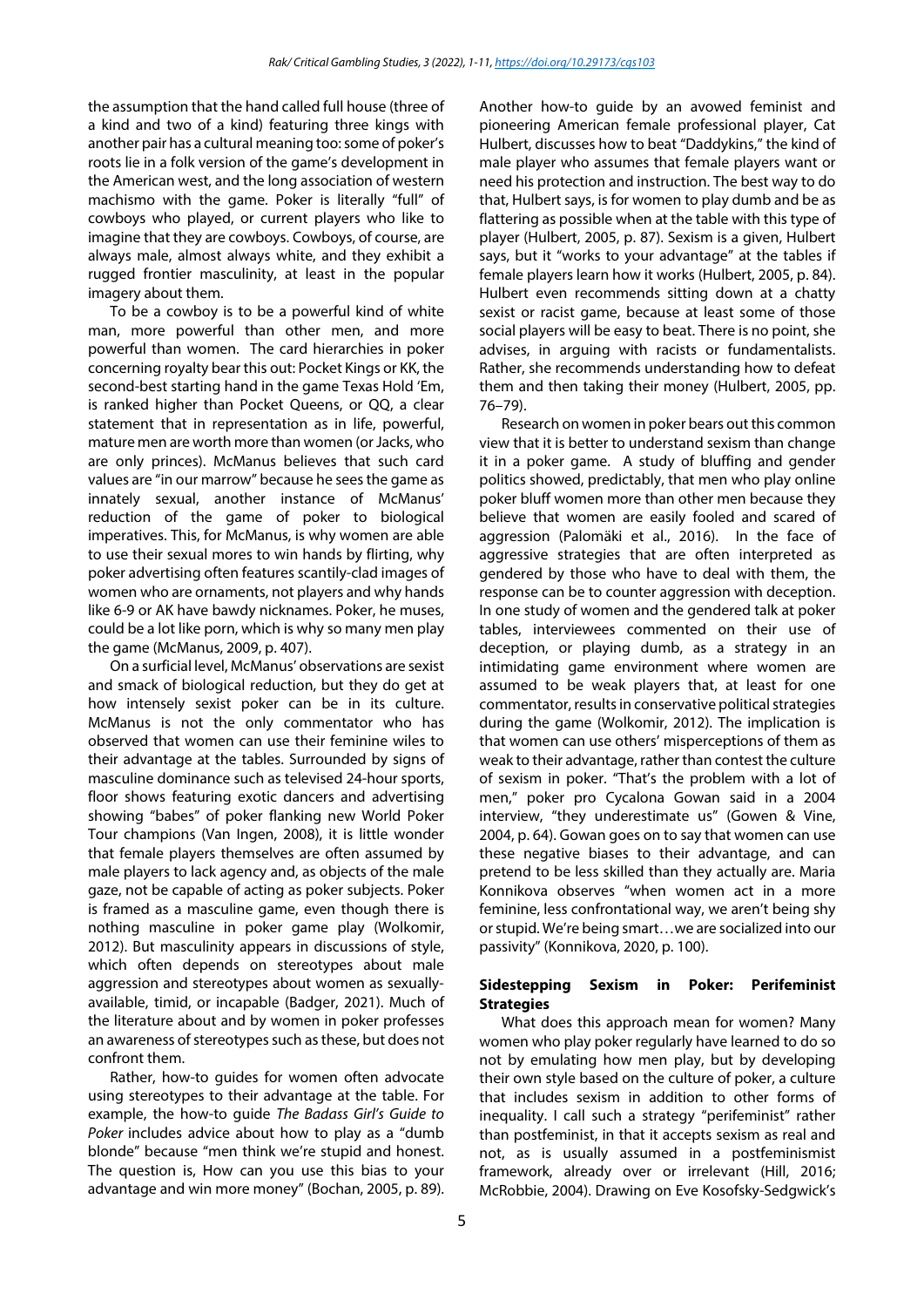concept of the periperformative as an utterance that operates in the "neighborhood" of the performative which displaces but does not negate the original utterance (Sedgwick, 2003, p. 68), I suggest that perifeminism can be a potential way to understand how some women see the problem of sexism but displace it strategically rather than confronting it as a way to deal with an immediate problem. Perifeminist approaches in poker therefore acknowledge that poker is a game without a level playing-field because of the masculinist and misogynist structure of poker culture, but they see the remedy as something other than withdrawal from the culture or fighting sexism directly.

In this light, the fight to have Ladies-Only tournaments could be seen as a perifeminist strategy because the aim is to create an environment where women can play together differently for at least one tournament, without having to contend with sexism (Abarbanel & Bernhard, 2012; Beauregard, 2019). The idea is to have a safe space, rather than challenge gender hierarchies, which for some players means that they play aggressively in mixed tournaments, but are more social in Ladies events (Abarbanel & Bernhard, 2012; Beauregard, 2019). Another perifeminist strategy is less collective and more neoliberal, because it stresses that the individual management of sexist situations is the guarantee for success (McRobbie, 2020). The latter position understands male chauvinism and misogyny as weaknesses to be exploited rather than social wrongs to be righted; this is the position of professional players and coaches Cat Hulbert, and the anonymous author of *The Badass Guide*. What each approach has in common is the recognition of poker's culture as marked by inequality. But perifeminism, rather than feminism, resists dominant discourses as a tactic and does not confront sexism head-on. Annie Duke, Victoria Coren and Maria Konnikova all grapple with the challenges and rewards of using perifeminist strategies during the course of their poker careers, and in their memoirs they draw different conclusions regarding the existence of sexism in poker.

#### **Annie Duke and the Myth of the Level Playing Field**

Annie Duke is routinely named as one of the best female players of the game because of her \$4.27 million winnings and her excellent finishes at the World Series of Poker, including a 2004 WSOP first-place finish in Omaha Eight or Better and the WSOP Tournament of Champions (*The Top 20 Female Poker Players of All Time | The Top Women in Poker*, 2018). She became one of the best-known stars of poker in the wake of the poker boom of 2005, appearing often on televised poker shows and late-night talk shows. She is also controversial: Joan Rivers was able to unnerve her during the finals of *Celebrity Apprentice* by accusing her, and poker in general, of shady associations, causing Duke to complain of unfair treatment and personal attacks (Cypra, 2009). She retired from poker after a scandal in 2010 when an online poker site she backed, Ultimate Bet, was closed due to a cheating scandal (*Ultimate Bet and Absolute Poker Scandal*, 2018). Duke is the sister of poker star Howard Lederer, and so when Lederer was involved in the Full Tilt Poker scandal (*What Happened to Howard Lederer?*, n.d.), Duke was regarded suspiciously because of her close ties to her brother (*What Happened to Annie Duke?*, n.d.). Today, Duke fundraises for charities and works as a decision-making consultant for businesses. She is also the author of the 2020 business book, *How to Decide* (*Annie Duke - Professional Poker Player and Philanthropist*, n.d.).

Duke's memoir, written with David Diamond, was published as her career was beginning to gather momentum in 2005, and it was a way for Duke to promote her work and image to a wider audience, a common tactic when a memoir is used as part of a promotional strategy (Rak, 2010). As a celebrity memoir, *Annie Duke* combines several autobiographical strategies in order to tell its story. It uses the format of the *Bildungsroman*, or the coming-of-age story, to describe how Duke went from an elite life as the daughter of a popular linguist and private school teacher, to student life at Columbia University, to a life on the road playing at run-down casinos. The rest of the book is dedicated to Duke's rise to fame as a player in the World Series of Poker. The memoir details her road to success in spite of family strife, her struggles with a panic disorder, her decision to abandon her PhD in Psychology, and her struggle to raise a family despite the demands of professional poker life.

Duke's account of her own successes can be interpreted within a postfeminist framework as being marked by perifeminist strategies. She describes herself as a "working mom" with four children who has to balance her private and public lives (2005, pp. 4, 16–18), including postpartum depression. Her upbringing, however, was elite. She enters the world of poker with the help of her brother Howard, a celebrity poker pro who has the money to support her financially (Duke & Diamond, 2005, p. 116). Duke's elite background meant that she was shielded from some aspects of sexism in much of her earlier life. The support and advice she received about poker from her brother also may be why she understands how the sexism of the poker world works but does not let it affect her, describing how when she started to play at a venue called the Crystal Lounge, older male players tried to seduce her or saw her as "practically an alien" because she was Ivy Leagueeducated, an Easterner, female and Jewish (Duke & Diamond, 2005, pp. 120–130). She describes this as "okay" because she was obnoxious in response, a strategy that she knows is unusual for women. She also observes that the men were more aggressive towards her in games because they did not want to let a woman beat them. Duke exploited the bias in order to win, observes "it was great" and concludes the following:

If I learned anything about poker in my baptism at the Crystal Lounge, it's that women, for the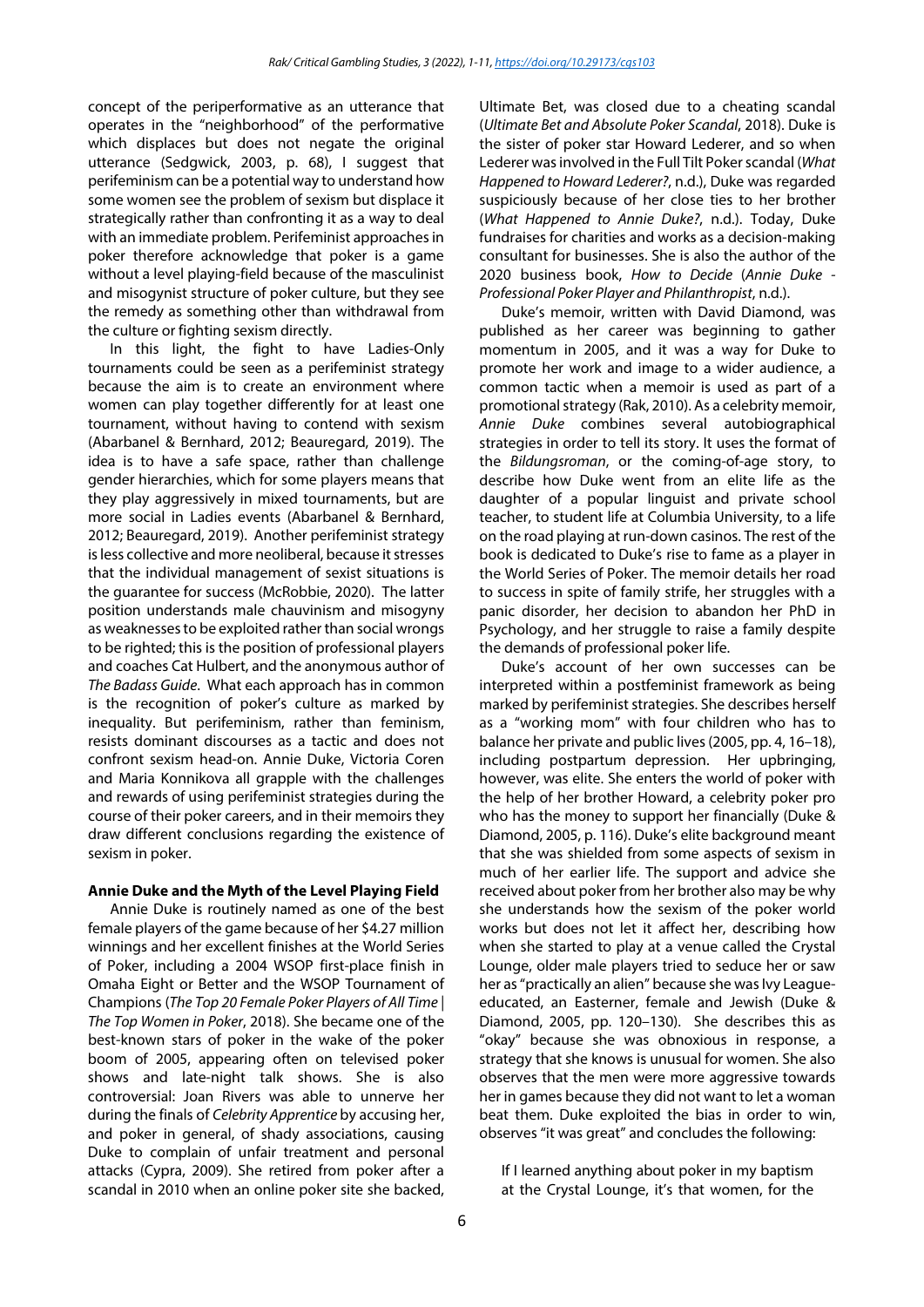most part, have a distinct advantage over men at the table….it has to do with the mere fact that men sometimes get unhinged in our presence. (Duke & Diamond, 2005, p. 133)

Her advice for dealing with both types of male players is either to "flirt right back" at the men who try to flirt, or antagonize "the angry chauvinist" (Duke & Diamond, 2005, p. 134). She advises women: "don't fight such behavior. Use it for the clear edge—and profit—it offers. It worked for me"(Duke & Diamond, 2005, p. 134).

Duke learns to play with men who are hostile, and understands this to be profitable. This is perifeminism in action, due to Duke's recognition of sexism, and her desire to exploit it as a bias rather than confront it or work to reduce it. Perifeminism also means that Duke does not experience solidarity with other women in poker, and has no structural analysis of women's presence in the game. This is why Duke supported Sean Deeb's critique of the WSOP Ladies Event, and why in 2004 she elected to play the Omaha event (which she won) and not the Ladies Event: "this is where the money is," she tells reporters who ask why she is in the Omaha game (Duke & Diamond, 2005, pp. 29–30). But when her brother Howard congratulates her for making the final table, he provides another reason: "I think you just made a mockery of the Ladies event," he tells her (Duke & Diamond, 2005, p. 90). In other words, Duke has shown that she can win in a male-dominated field. The cultural reasons why women might play the Ladies event are not part of her thinking. Howard Lederer's comment also shows that the Ladies event is not, at least to him, necessary if a woman can win a "real" event at the WSOP. The playing field, his comment implies, is already level.

#### **Victoria Coren: Gentrification of Poker**

Victoria Coren's *For Richer, For Poorer* focuses on British poker before and after the 2005 poker boom, recounting her stories of the game from her experience in home games or underground rooms, to casinos, to televised poker and the advent of poker celebrity and corporate sponsorship. The memoir offers a wry take on the subculture of the UK scene as it moves from the margins to the mainstream, including the formation of the Hendon Mob before it was a database listing tournaments and player rankings (*Hendon Mob Poker Database*, n.d.) and Coren's own rise to prominence as a player in televised poker tournaments. Part of the book details how she wins a major tournament event, hand by hand, to give non-players a sense of what playing poker is like. Unlike Duke, Coren wisecracks about her ability as a player and as a journalist, and does not ever call herself the best in the world. What she does instead, as the title of her memoir's humorous reference to marriage and debt suggests, is detail her devotion to the game and love for its players. Within her celebration of what she calls the loneliness and community of poker, she traces her maturation as a player, which

results in her tournament successes. Coren (today Victoria Coren Mitchell) was the first woman to win a main event on the European Poker Tour (in 2006), the first to win two EPT events and become a winner on the poker television circuit. She worked as a journalist as televised poker became popular, and was able to parlay her success on the *Late Night Poker* program into a career as a television presenter and journalist in the United Kingdom. She retired from professional play in 2012 (Coren Michell, 2019).

Like Duke, Coren is middle-class, and from a Jewish family that values elite education. Like Duke, she was rebellious and adventurous. She studied English at Oxford, although she says that she actually wanted to be a stand-up comedian and only went to please her father. But in her memoir Coren also acknowledges that Oxford prepared her for the world of poker, because her chosen major was competitive and male-dominated, just like poker. She enjoys "standing [her] ground with the alpha males, not showing fear, trying to make them laugh, noticing their own vulnerabilities, aiming always to win respect" (Coren, 2009, p. 23). Eventually, she moves from playing poker with her brother's friends to playing at the Vic, the Victoria casino in London. At the Vic, she encounters the poker subculture, and after a few false starts where she is intimidated by "the cliquey gaggle of old men," eventually gets over her fear in a humorous set of vignettes that all begin "I drive to the Vic," and either end with her running away or playing roulette, before she becomes a regular and befriends the players there (Coren, 2009, pp. 31–33).

Since she began to play seriously before 2005, the watershed year when poker became popular on television and online, Coren notes in her memoir that she was often the only woman at the poker table. She used some of the same tactics Duke advocates, including flirtation—although she is criticized in the media for doing this at an Australian tournament and decides to be more careful in the future. She dates male players, which fuels her fascination with the game and the eccentricity of its players. Coren is more aware of the problem of sexism than Duke is, and she is shocked and angered (but says nothing) when she interviews champion Huck Seed and he tells her that men are better players than women because of "evolution" (Coren, 2009, pp. 36–37). Like Duke or Cat Hulbert, she keeps quiet about feminism when she meets the Devilfish, a legendary player who makes a sexist remark, observing "there is a time and a place for feminist statements, and midnight in the kitch of a television studio with a poker champion is neither" (Coren, 2009, p. 66). Coren's experience of the poker world is about male-dominated community, and so her approach to the game is more perifeminist than feminist.

Despite her attachment to the male-dominated world of poker, Coren does experience a change in her understanding of poker's culture as she develops as a player. She acknowledges that poker "is a world with sick corners and bleak edges. Bad things happen in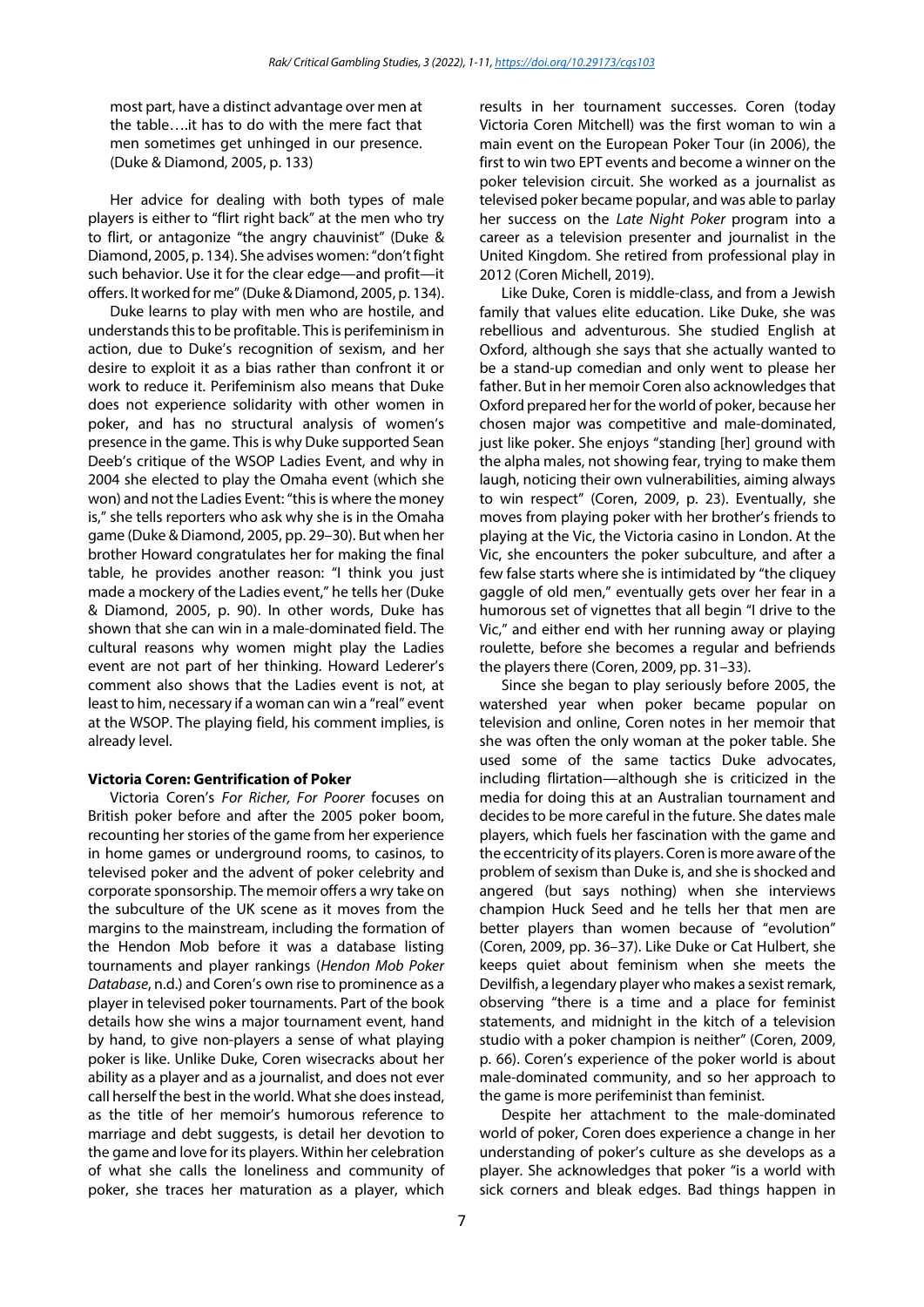poker," which is a reference to its competitiveness, its danger and sometimes, criminality (Coren, 2009, p. 123). Gradually, her romantic fascination with the underworld of poker begins to change, particularly after she and other players are fooled into participating in a televised exposé of the game.

But Coren has relatively little to say about the sexist side of poker in its underworld phase, possibly because she is protected by her friends at the Vic. What she begins to notice instead is that the romantic side of poker's seediness is disappearing as poker becomes "a respectable sport," something she decries:

of course the game is cleaner now, and neater and sweeter and far more respectable, but ghosts can't vanish overnight. And I was drawn to poker by this sordid romance, the dark history, the whispering corners…it doesn't work that way anymore. (Coren, 2009, p. 276)

Coren's view of the WSOP Ladies event, the same event that Annie Duke refuses to endorse or play in, is the only place where the "dark" side of poker, and its subsequent gentrification and transition to a sport, has a gendered inflection. When she goes to Vegas with the members of the Hendon Mob to play at the World Series of Poker, Coren encounters American poker in the wake of television, which she experiences as the shock of national difference (Americans are friendlier and less gritty), class difference (poker is now a sport and players make a living from it as if it were a sport) and gender difference (women are in the game, and they are friendlier). Coren is ambivalent about the texture of her encounters with this culture of poker. The Ladies event at the WSOP focuses her ambivalence and recoups it for a perifeminist approach, because of Coren's relatively conservative attitude to women's only events, at least at first.

Coren initially regards the Ladies event with contempt as "a novelty event, held every Mother's Day to entertain the girlfriends, wives and mothers of the real players" (Coren, 2009, p. 126), echoing Howard Lederer's words about the Ladies event as a lesser event, and the players of the Ladies event as somehow less than real players because they do not, as she does, play as a minority. As she observes and then plays the tournament, however, she begins to consider what the Ladies tournament means for the culture of poker. At first, she is bewildered. "It's like science fiction," she thinks, when she sees poker great Sue Isaacs dedicate her book to other women. "My poker friends are all called Dave," she writes (Coren, 2009, p. 134). She decides that she likes the serious players in the tournament, probably because she sees herself in them: "any woman who plays regular live poker, in this overwhelmingly male environment, is odds-on to be a little quirky, a little rebellious, unafraid of looking competitive" (Coren, 2009, p. 138). In her memoir Coren

reflects on her experience in the Ladies Event, and on whether women can play as a well as men, concluding that they can, both physically and psychologically. But Coren observes too that "women just don't seem to be drawn to poker in any significant numbers," and concludes that this must be because men are able to care more about a mere game than women do. In other words, she sees that poker does have a culture and values that are based on gender difference (Coren, 2009, p. 135). In the end, she decides that the Ladies event is not real poker, which has the effect of dismissing the reasons for the Ladies event as a safe space for women in the game: "I don't think I will play the Ladies' Event again," Coren writes:

A special women's competition sends out the wrong message, as if we're admitting we need some kind of help. I want to get better at poker and take my chances in an open field. Of course I want to win a tournament one day, but I don't want it to be a handicapped event. I want to win a real one (Coren, 2009, p. 138).

Coren's ability to play in the hypermasculinist poker environment means that she does not seek to change its bias against women, or explore the possibility of a different kind of poker culture, and so she condemns the Ladies event as false and frames the open field poker as real. She remains ambivalent, observing that the different atmosphere was fun. But she is not sure what she thinks of even this, marking her relationship to the game as perifeminist rather than feminist, and connecting general cultural and national differences to gender difference:

If this really were an upside-down world where all the gamblers were women, poker would be a much friendlier game. But I am not sure I want it to be. The games in Vegas are all friendlier than I'm used to, and it makes me a little uncomfortable….after five days of people beaming warmly while they take my chips, I am yearning to get back to the damp, sarcastic cynical city of London. (Coren, 2009, pp. 138– 139)

#### **Conclusion**

Duke and Coren's memoirs are the best-known by women in the game, but the fame of their authors has a lesson for us in what they are *not* about. Duke and Coren became players before the 2005 watershed year when the invention of poker television, the advent of internet poker and the success of Chris Moneymaker at the Main Event of the WSOP made poker popular. Both became famous before the American crackdown in 2011 which made it illegal in the United States to play online poker for money and abruptly changed the mushrooming popularity of poker among younger players. And both were successful at the precise moment when the World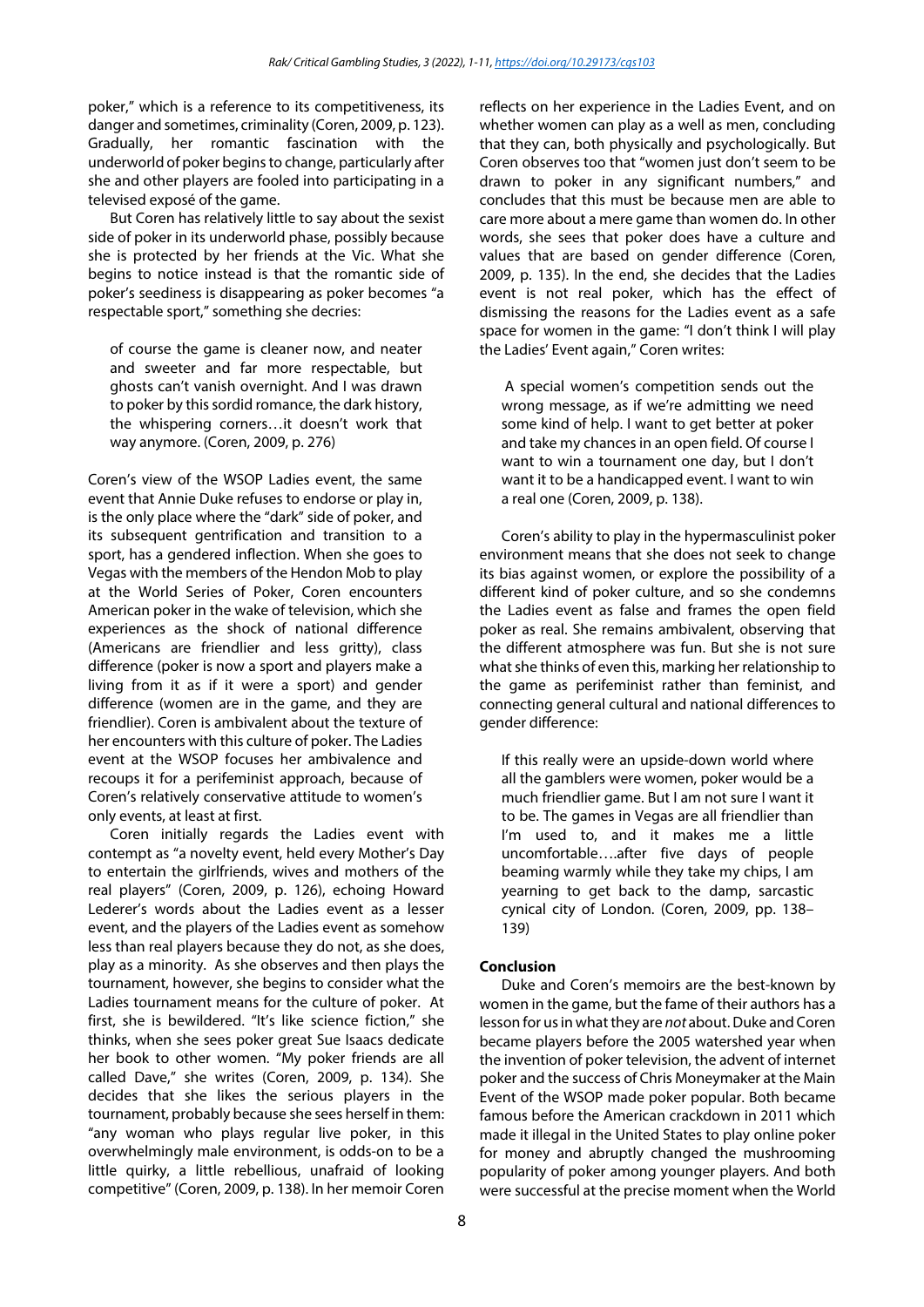Series of Poker and its popularity on television propelled the game of Texas Hold 'Em, and big money tournaments in North America, Europe and Australia into the spotlight (Stevens, n.d.). Their position as good female players when that transition occurred meant that they reaped the benefits of a poker career when it became a televised sport. As Coren says, televised poker needed female players to be in the games, and that is how she and other players in her generation became better known (Coren 2005, p. 55). But their training in the aggressively hypermasculinist world of casino poker meant that in their memoirs, sexism in poker is not a major problem for the game, and misogyny is a hazard to be negotiated rather than confronted. In this sense Duke and Coren's experiences mirror those of female players encountered in the social science research: they contend with sexism in the game, but they understand sexism as a problem to be negotiated rather than as a barrier to participation. What Coren's and Duke's memoirs can do, however, is reveal in detail what the culture of poker was about during a time of intense transition, and they can help us to see how feminist ideas do and do not appear fully in their own ways of negotiating poker culture.

In this paper, I argue for taking such approaches to feminism seriously because they have much to tell us about the role of feminism in the lives of women who deal with sexism all the time, but who are not activists or intellectuals in a strict sense. Feminism in the stories of each author becomes perifeminism, a set of strategies that operate with an awareness of inequality, but which arrive at non-activist ways of dealing with poker's culture. It is no accident that Duke and Coren are both white, straight and come from privileged backgrounds, although they leave behind the more genteel aspects of their upbringing in order to be successful poker players, and they can conceive of a memoir which will be read because of their celebrity. Both authors know how to negotiate the demands of the mediatization of poker as a result, while staying true to what they see as poker's values and its traditional culture, but they are not representative of all women in the game, particularly as the poker boom fades from memory. But in casinos and on computers everywhere, women still do play the game. Who are they? What are their stories? How will they rewrite the history of poker? The thousands of women who are not famous tournament players, who will never be on television, who are not white, straight or cis-gendered, who raise, call and fold far from the World Series of Poker and the lights of Monte Carlo, Macau or Las Vegas, they all have their own stories to tell. Researchers owe it to those women, and to the game of poker itself, to seek those stories out.

#### **References**

- Abarbanel, B. L., & Bernhard, B. J. (2012). Chicks with decks: The female lived experience in poker. *International Gambling Studies*, *12*(3), 367–385. <https://doi.org/10.1080/14459795.2012.680900>
- *Annie Duke—Professional poker player and philanthropist*. (n.d.). GamblingSites.ORG. Retrieved 22 March 2021 from <https://www.gamblingsites.org/biographies/annie-duke/>
- Badger, S. (n.d.). *Women in poker—Misogyny and sexism in poker*. Retrieved 22 March 2021 from <http://www.stevebadger.com/poker/women/>
- Bateman, L. (2019, October 22). *Women, sexism, and the microcosm of poker*. https://ca.pokernews.com/news/2019/10/womensexism-and-the-microcosm-of-poker-26780.htm
- Beauregard, S. (2019). *WSOP ladies tournament history & how they've managed to keep men from entering*. Gambool. [https://gamboool.com/wsop-ladies-tournament-history-and](https://gamboool.com/wsop-ladies-tournament-history-and-how-theyve-managed-to-keep-men-from-entering)[how-theyve-managed-to-keep-men-from-entering](https://gamboool.com/wsop-ladies-tournament-history-and-how-theyve-managed-to-keep-men-from-entering)
- Blum, B. (2018). The self-help hermeneutic: Its global history and literary future. *PMLA: Publications of the Modern Language Association of America*, *133*(5), 1099-1117 <https://doi.org/10.1632/pmla.2018.133.5.1099>
- Bochan, T. L. (2005). *The bad ass girl's guide to poker: All you need to beat the boys*. Adams Media.
- Bosch, M. (2009). Gender and the personal in political biography: Observations from a Dutch perspective. *Journal of Women's History*, *21*(4), 13–37[. https://doi.org/10.1353/jowh.0.0109](https://doi.org/10.1353/jowh.0.0109)
- Chansky, R. A. (2016). General introduction. In *The Routledge Auto/biography Studies Reader* (pp. xx–xxii). Routledge.

Chare, N. (2017). Transcribing the corporeal: Physical feminism, autobiography and the intermedial. *European Journal of English Studies*, *21*(3), 273–287. <https://doi.org/10.1080/13825577.2017.1369264>

- Corday, J. (2007, October). The babes of poker: Watch out for cardshark-infested waters. *Curve*, *17*(8), 55.
- Coren Michell, V. (2019, December 22). *On my radar: Victoria Coren Mitchell's cultural highlights*. The Guardian. [http://www.theguardian.com/culture/2019/dec/22/on-my](http://www.theguardian.com/culture/2019/dec/22/on-my-radar-victoria-coren-mitchell-cultural-highlights)[radar-victoria-coren-mitchell-cultural-highlights](http://www.theguardian.com/culture/2019/dec/22/on-my-radar-victoria-coren-mitchell-cultural-highlights)
- Coren, V. (2009). *For richer, for poorer: Confessions of a player*. Canongate.
- Cosgrave, J. F. (2020). Gambling and social theory: Part 1. *Critical Gambling Studies.* <https://doi.org/10.29173/cgs56>
- Couser, G. T. (2012). *Memoir: An introduction*. Oxford University Press.
- Crisp, B. R., Thomas, S. A., Jackson, A. C., Smith, S., Borrell, J., Ho, W., Holt, T. A., & Thomason, N. (2004). Not the same: A comparison of female and male clients seeking treatment from problem gambling counselling services. *Journal of Gambling Studies*, *20*(3), 283–299.

<https://doi.org/10.1023/B:JOGS.0000040280.64348.d1>

- Cypra, D. (2009, May 11). *Joan Rivers defeats Annie Duke in Celebrity Apprentice finals*. Poker News Daily. [https://www.pokernewsdaily.com/joan-rivers-defeats-annie](https://www.pokernewsdaily.com/joan-rivers-defeats-annie-duke-in-celebrity-apprentice-finals-2390/)[duke-in-celebrity-apprentice-finals-2390/](https://www.pokernewsdaily.com/joan-rivers-defeats-annie-duke-in-celebrity-apprentice-finals-2390/)
- *Daniel Negreanu goes off on Annie Duke*. (n.d.). Retrieved 31 March 2021, fro[m http://www.pokerthatsucks.com/daniel-negreanu](http://www.pokerthatsucks.com/daniel-negreanu-annie)[annie](http://www.pokerthatsucks.com/daniel-negreanu-annie)
- *Daniel Negreanu savages Shaun Deeb then turns on Annie Duke after she comes to his defense*. (n.d.). Retrieved 22 March 2021, from [https://www.onlinepoker.net/poker-news/wsop-news/daniel](https://www.onlinepoker.net/poker-news/wsop-news/daniel-negreanu-savages-shaun-deeb-turns-annie-duke-defense/6288)[negreanu-savages-shaun-deeb-turns-annie-duke-defense/6288](https://www.onlinepoker.net/poker-news/wsop-news/daniel-negreanu-savages-shaun-deeb-turns-annie-duke-defense/6288)
- *Don't understand sexism or misogyny in poker? Try empathy*. (2015, August 3). Pokerlistings[. https://www.pokerlistings.com/dont](https://www.pokerlistings.com/dont-understand-sexism-or-misogyny-in-the-poker-room-try-empathy-46536)[understand-sexism-or-misogyny-in-the-poker-room-try](https://www.pokerlistings.com/dont-understand-sexism-or-misogyny-in-the-poker-room-try-empathy-46536)[empathy-46536](https://www.pokerlistings.com/dont-understand-sexism-or-misogyny-in-the-poker-room-try-empathy-46536)
- Duke, A., & Diamond, D. (2005). *How I raised, folded, bluffed, flirted, cursed, and won millions*. Hudson Street Press.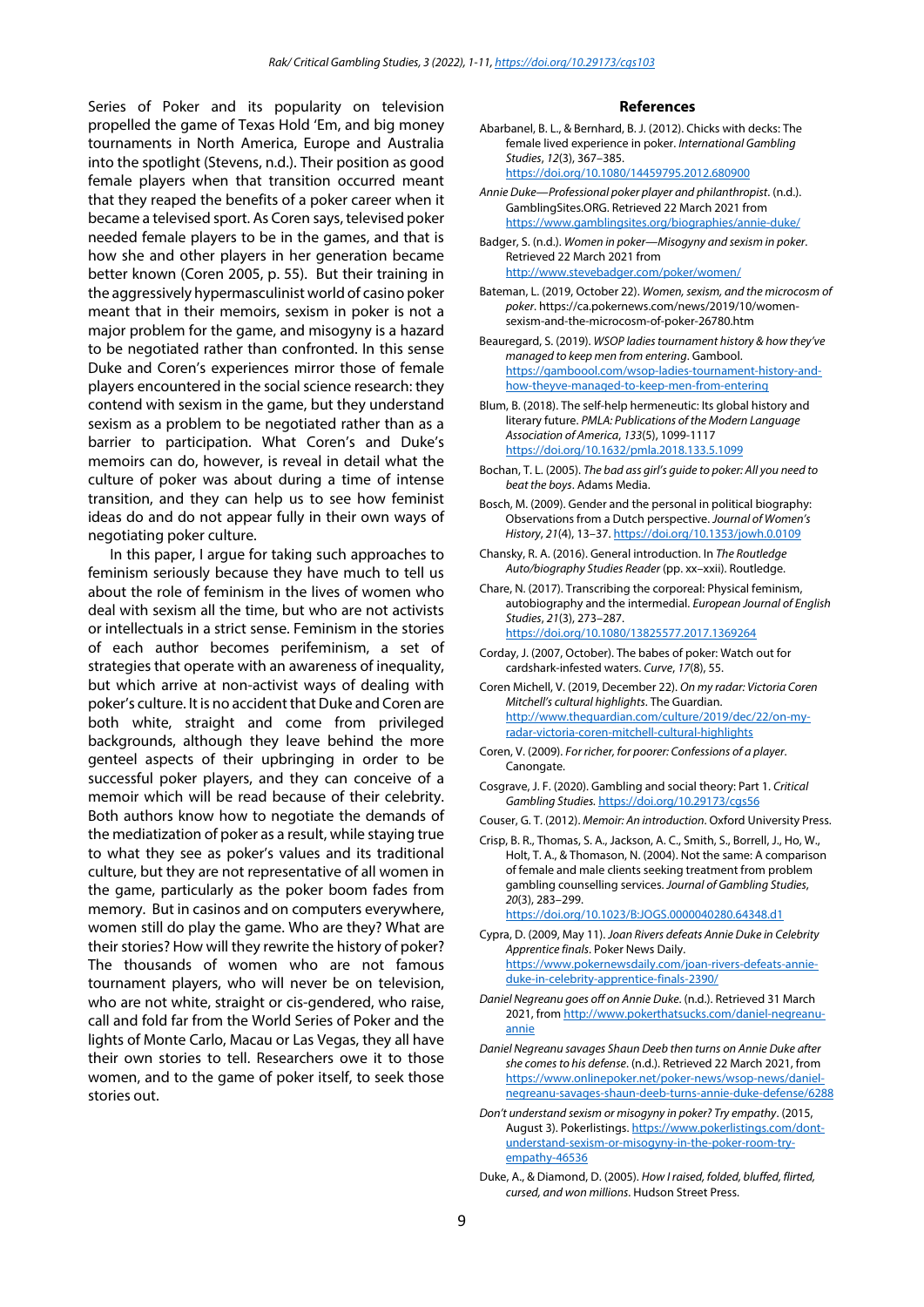- Foucault, M. (1978). *History of sexuality: An introduction* (R. Hurley, Trans.; Vol. 1). Random House.
- Gilmore, L. (1994). *Autobiographics: A feminist theory of women's selfrepresentation*. Cornell University Press.
- Gilmore, L. (2003). Jurisdictions: I, Rigoberta Menchú, The Kiss, and scandalous self-representation in the age of memoir and trauma. *Signs: Journal of Women in Culture and Society*, *28*(2), 695–718[. https://doi.org/10.1086/342594](https://doi.org/10.1086/342594)
- Gilmore, L. (2017). *Tainted witness: Why we doubt what women say about their lives*. Columbia University Press.
- Gowen, C. 'Clonie', & Vine, K. (2004). Queen high. *Texas Monthly*, *32*(6), 62–62.
- *Hendon Mob poker database*. (n.d.). The Hendon Mob. Retrieved 16 January 2022, fro[m https://pokerdb.thehendonmob.com/](https://pokerdb.thehendonmob.com/)
- Hill, A. (2016). SlutWalk as perifeminist response to rape logic: The politics of reclaiming a name. *Communication and Critical/Cultural Studies*, *13*(1), 23–39. <https://doi.org/10.1080/14791420.2015.1091940>
- Hulbert, C. (2005). *Outplaying the Boys: Why to check-raise whiners, bluff the pros, sweet-talk daddykins, and 114 other winning strategies*. Workman Publishing Company Inc.
- Jadavi, A. (2020, June 19). *Ladies weigh in on open fields and misogyny in poker*[. https://www.pokernews.com/news/2019/06/ladies](https://www.pokernews.com/news/2019/06/ladies-weigh-in-on-open-fields-and-misogyny-in-poker-34544.htm)[weigh-in-on-open-fields-and-misogyny-in-poker-34544.htm](https://www.pokernews.com/news/2019/06/ladies-weigh-in-on-open-fields-and-misogyny-in-poker-34544.htm)
- Jensen, M., & Jolly, M. (Eds.). (2014). *We shall bear witness: Life narratives and human rights*. The University of Wisconsin Press.
- Kanigher, S. (2010, June 29). Men in a women's World Series of Poker tourney: Can, should they be kept out? *Las Vegas Sun Newspaper*[. https://lasvegassun.com/news/2010/jun/29/men](https://lasvegassun.com/news/2010/jun/29/men-womens-tourney-can-should-they-be-kept-out/)[womens-tourney-can-should-they-be-kept-out/](https://lasvegassun.com/news/2010/jun/29/men-womens-tourney-can-should-they-be-kept-out/)
- Karter, L. (2013). *Women and problem gambling: Therapeutic insights into understanding addiction and treatment* (1st edition). Routledge.
- Karter, L. (2019, February 28). The women gambling with their marriages, careers and even their lives. *Daily Mail*, p. 48.
- Konnikova, M. (2020). *The biggest bluff: How I learned to pay attention, master myself, and win*. Penguin Press.
- Kurz, K. (2015). *Narrating contested lives: The aesthetics of life writing in Human Rights campaigns*. Universitätsverlag Winter.
- LaPlante, D. A., Nelson, S. E., LaBrie, R. A., & Shaffer, H. J. (2006). Men & women playing games: Gender and the gambling preferences of Iowa gambling treatment program participants. *Journal of Gambling Studies*, *22*(1), 65–80. [https://doi.org/10.1007/s10899-](https://doi.org/10.1007/s10899-005-9003-3) [005-9003-3](https://doi.org/10.1007/s10899-005-9003-3)
- Larkin, S. (2007). Life writing/Writing a culture: Laura Ingalls Wilder. *Midamerica: The Yearbook of the Society for the Study of Midwestern Literature*, *34*, 118–125.
- Lee, K. (2020). *Limelight: Canadian women and the rise of celebrity autobiography*. Wilfrid Laurier University Press.
- McManus, J. (2009). *Cowboys full: The story of poker*. Picador.
- McRobbie, A. (2004). Post‐feminism and popular culture. *Feminist Media Studies*, *4*(3), 255–264.
- <https://doi.org/10.1080/1468077042000309937> McRobbie, A. (2009). *The aftermath of feminism: Gender, culture, and*
- *social change*. Sage.
- McRobbie, A. (2020). *Feminism and the politics of 'resilience': Essays on gender, media and the end of welfare*. Polity.
- Morton, S. (2003). *At odds: Gambling and Canadians, 1919-1969*. University of Toronto Press.
- Negreanu, D. (2010, June 13). Men playing in ladies events. *Daniel Negreanu*[. https://danielnegreanu.com/men-playing-in-ladies](https://danielnegreanu.com/men-playing-in-ladies-events/)[events/](https://danielnegreanu.com/men-playing-in-ladies-events/)
- *News: Daniel Negreanu interviewed, attacks Annie Duke*. (n.d.). PokerStrategy.Com. Retrieved 22 March 2021 from [https://www.pokerstrategy.com/news/world-of-poker/Daniel-](https://www.pokerstrategy.com/news/world-of-poker/Daniel-Negreanu-Interviewed-Makes-Controversial-Statement_35621/)[Negreanu-Interviewed-Makes-Controversial-Statement\\_35621/](https://www.pokerstrategy.com/news/world-of-poker/Daniel-Negreanu-Interviewed-Makes-Controversial-Statement_35621/)
- Nicoll, F. J. (2019). *Gambling in everyday life: Spaces, moments and products of enjoyment*. Routledge.
- Osborne, C. A., & Skillen, F. (2020). Women in sports history: The more things change, the more they stay the same? *Sport in History*, *40*(4), 411–433. <https://doi.org/10.1080/17460263.2020.1835707>
- Palomäki, J., Yan, J., Modic, D., & Laakasuo, M. (2016). 'To bluff like a man or fold like a girl?' – Gender biased deceptive behavior in online poker. *PLoS ONE*, *11*(7), 1–13. <https://doi.org/10.1371/journal.pone.0157838>
- Rak, J. (2010). Insecure citizenship: Michael Ignatieff, memoir, Canada. *Biography: An Interdisciplinary Quarterly*, *33*(1), 1–23. <https://doi.org/10.1353/bio.0.0152>
- Rak, J. (2013). *Boom! : Manufacturing memoir for the popular market*. Wilfrid Laurier University Press.
- Rak, J. (2021). *False summit: Gender in mountaineering nonfiction*. McGill-Queen's University Press.
- Scott, J. W. (1991). The evidence of experience. *Critical Inquiry*, *17*(4), 773–797.
- Sedgwick, E. K. (2003). *Touching feeling: Affect, pedagogy, performativity*. Duke University Press.
- Smith, S. (1987). *A poetics of women's autobiography: Marginality and the fictions of self-representation*. Indiana University Press.
- Smith, S., & Watson, J. (2010). *Reading autobiography: A guide for interpreting life narratives*. University of Minnesota Press.
- Smith, S. & Watson, J. (2001). The rumpled bed of autobiography: Extravagant lives, extravagant questions. *Biography*, *24*(1), xxiv– 14.
- Stevens, M. (n.d.). *Poker boom legends vs the next generation of professionals*. GamblingSites.ORG. Retrieved 22 March 2021 fro[m https://www.gamblingsites.org/blog/what-happened-to](https://www.gamblingsites.org/blog/what-happened-to-the-poker-boom-legends/)[the-poker-boom-legends/](https://www.gamblingsites.org/blog/what-happened-to-the-poker-boom-legends/)
- *The top 20 female poker players of all time | The top women in poker*. (2018, July 30). Upswing Poker[. https://upswingpoker.com/top](https://upswingpoker.com/top-female-poker-players-all-time/)[female-poker-players-all-time/](https://upswingpoker.com/top-female-poker-players-all-time/)
- *Ultimate bet and absolute poker scandal: What happened?* (2018, March 27). Upswing Poker[. https://upswingpoker.com/ultimate](https://upswingpoker.com/ultimate-bet-absolute-poker-scandal/)[bet-absolute-poker-scandal/](https://upswingpoker.com/ultimate-bet-absolute-poker-scandal/)
- Van Ingen, C. (2008). Poker face: Gender, race and representation in online poker. *Leisure/Loisir*, *32*(1), 3–20.
- *What happened to Annie Duke?* (n.d.). Poker-King.Com. Retrieved 22 March 2021 fro[m https://www.poker-king.com/answers/what](https://www.poker-king.com/answers/what-happened-annie-duke/)[happened-annie-duke/](https://www.poker-king.com/answers/what-happened-annie-duke/)

*What happened to Howard Lederer?* (n.d.). Poker-King.Com. Retrieved 22 March 2021 fro[m https://www.poker](https://www.poker-king.com/answers/what-happened-to-howard-lederer/)[king.com/answers/what-happened-to-howard-lederer/](https://www.poker-king.com/answers/what-happened-to-howard-lederer/)

- Whitlock, G. (2000). *The intimate empire: Reading women's autobiography*. Bloomsbury Publishing.
- Whitlock, G. (2007). *Soft weapons: Autobiography in transit*. University of Chicago Press.
- Whitney, A. (2005). Writing by the book: The emergence of the journaling self-help book. *Issues in Writing*, *15*(2), 188–214.
- Williams, J. (2010). Frisky and bitchy: Unlikely British Olympic heroes? *Sport in History*, *30*(2), 242–266. <https://doi.org/10.1080/17460263.2010.481209>
- Wolkomir, M. (2012). "You fold like a little girl:" (Hetero)Gender framing and competitive strategies of men and women in No Limit Texas Hold Em Poker games. *Qualitative Sociology*, *35*(4), 407–426[. https://doi.org/10.1007/s11133-012-9235-3](https://doi.org/10.1007/s11133-012-9235-3)